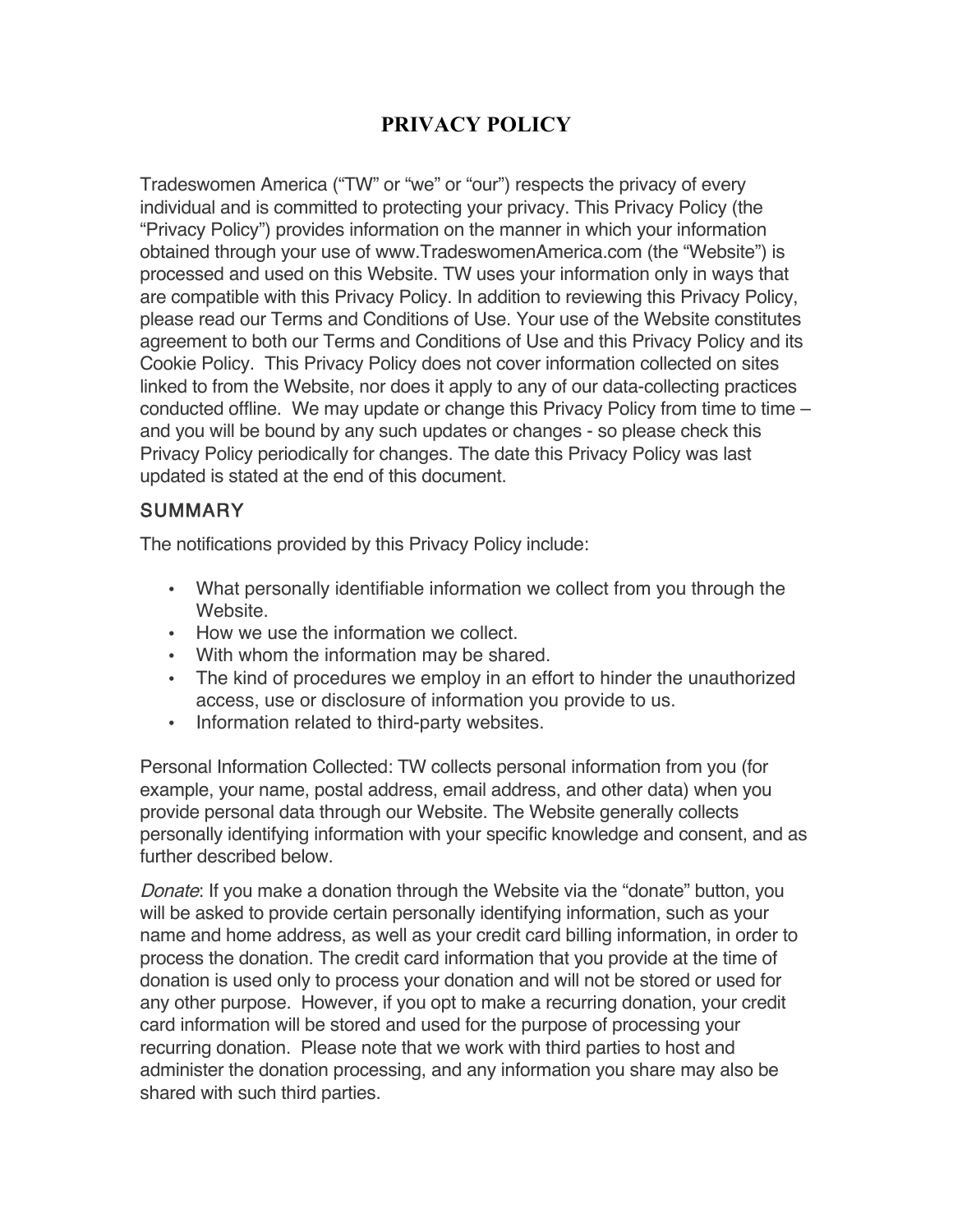Contact Us: The Website provides a "contact us" link for questions related to the work we do. If you contact us through any of these contact forms, we will collect your email address and any other personal information that you provide to us. We will use the information you provide to contact you back and to respond to any requests and/or questions.

Shop: If you opt to buy an item from our online store, we will ask you to provide certain personally identifying information, such as your name and home address, as well as your credit card/PayPal/other payment provider billing information in order to process the transaction. The credit card/PayPal/other payment provider information that you provide will only be used only to process your transaction(s) and will not be stored or used for any other purpose. Please note that we work with third parties to host and administer the shop, and to process your payment transactions, and any information you share may also be shared with such third parties.

All other areas of the site: The website provides other areas with which you can view, interact and share. If you opt to participate in any of these areas, including the private member login area, you will be asked to provide an email address as a first step. Please note: this information may be collected by third parties that may each have their own privacy policy and terms of use. We only work with approved partners and are very selective.

#### NON-PERSONAL INFORMATION WE COLLECT BY AUTOMATED MEANS AND HOW WE USE IT

We also collect certain non-personal information (data in a form that does not support direct association with any specific person or individual) by automated means when you visit the Website. Much of this information is collected through the use of third-party tracking services, which includes Google Analytics. The information collected may include usage information, such as the numbers and frequency of users to the Website, pages visited, web browsing histories, online purchases and searches, social networking activities and similar data. When gathered, this data, if used, is used in the aggregate, and not in a manner that is intended to identify you personally. This type of aggregate information may be shared with third parties at any time. In addition to the third-party tracking services mentioned above, we also collect this information through various other means, including "cookies" and IP addresses, as further explained below.

Cookies - We receive and store certain types of information whenever you interact with us. A cookie is a piece of information that a web server may place on your computer when you visit a website. Cookies are used for a variety of reasons, including improving a user's website experience.

Most browsers will tell you how to stop accepting new cookies, how to be notified when you receive a new cookie, and how to disable existing cookies. However, without cookies you may not be able to take full advantage of all the features, functionality, and resources available on our Website.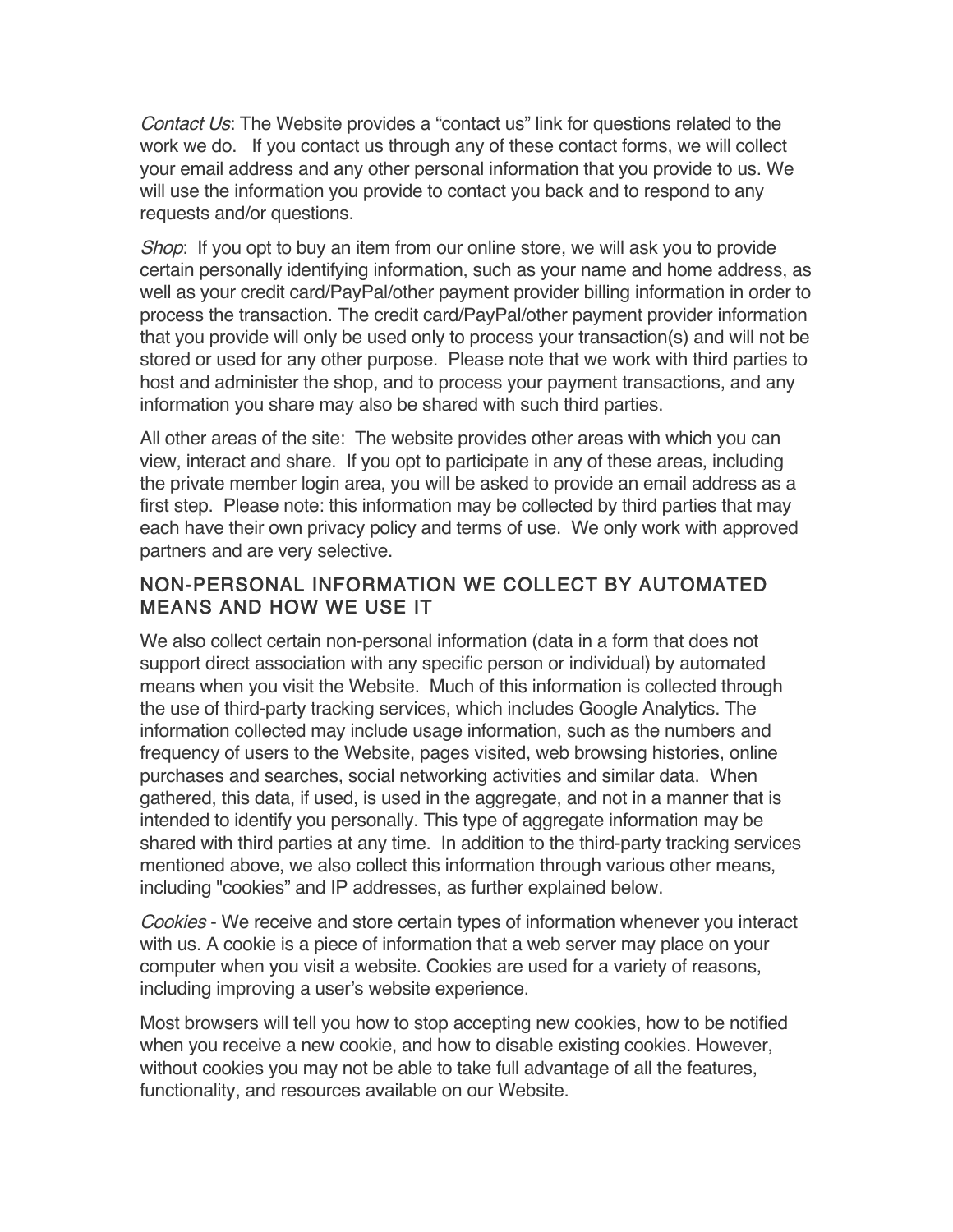IP Addresses - When you visit the Website, TW and third parties with whom we have contracted to provide services for us may collect Internet Protocol addresses (each an "IP Address"). An IP Address is a unique identifier number that certain electronic devices use to identify and to communicate with each other on the Internet; your Internet Service Provider automatically assigns an IP Address to the computer that you are using. We gather this information to track website visitor movement in the aggregate and to gather broad demographic information for aggregate use. Our goal in gathering this information is to learn how our customers and the public are using our service. We may use this information to enhance our Website or for other lawful purposes.

Do Not Track - Every time your computer sends or receives information over the Web, the request begins with some short pieces of information called "headers." These headers include information like what browser you are using, what language your computer is set to, and other details. The Do Not Track technology provides individual users with the ability to include a simple, machinereadable header indicating that they don't want to be tracked, and sends a signal to Web sites' visited requesting that the website disable either its tracking or cross-site user tracking of an individual user. Currently, various browsers – including Internet Explorer, Google Chrome, Firefox, Opera and Safari – offer a "do not track" option. Presently, there is no consensus on how Do Not Track should be interpreted, and no common or accepted industry standard for implementing. Consequently, please note that TW's Website does not currently respond to browsers' Do Not Track signals, and as such your activities will be tracked, regardless of whether you have opted to enable the Do Not Track option offered by your browser.

## CHILDREN'S PRIVACY

We do not knowingly collect, use, or disclose personally identifiable information about visitors less than 16 years of age. If you are under the age of 16, you must ask your parent or guardian to assist you while accessing/viewing this Website. If you are the parent or guardian of a child under 16 years of age and believe that they have disclosed personally identifiable information to us, please contact us through our website contact page so that we can delete your child's information.

#### THIRD PARTY WEBSITE/LINKS TO OTHER WEBSITES

We may provide links to third-party websites, such as U.S. Bureau of Labor Statistics – to provide you additional information and resources. Additionally, some of the functionality and features may occur on third party website – for example, if you opt to apply for a Scholarship, you will be redirected to a page on the Scholarship area, or if you opt to purchase a product from our store you will be directed to pages related to the store. Please note that in in some instances we have no affiliation with some of these other approved parties we work with, and in those situations cannot control and are not responsible for the information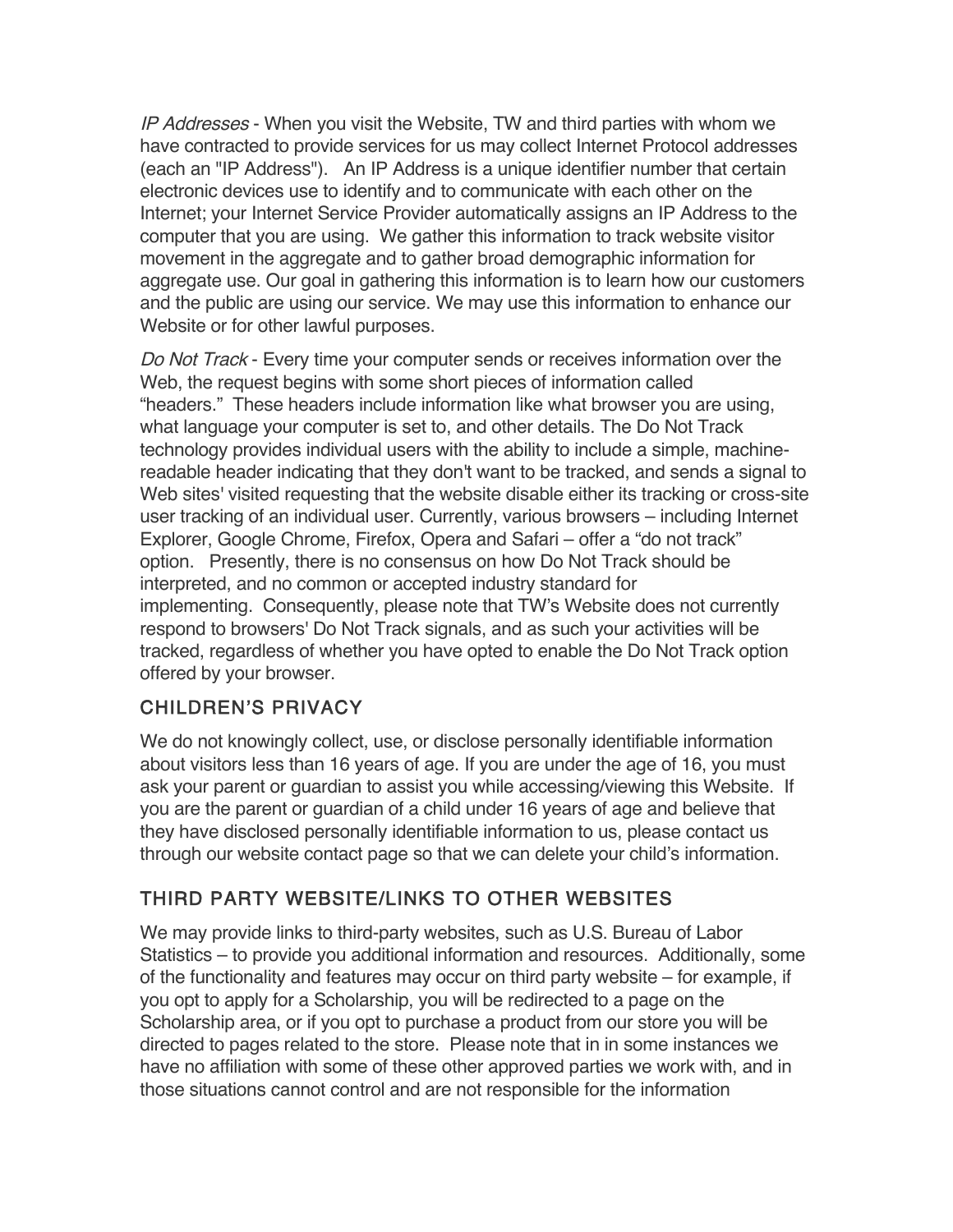collection, use, and disclosure practices of such third parties; we encourage you to review and understand their privacy practices and policies, if any, before using providing any personally identifying information to them. We are not responsible for any other content or information of these websites, any additional products or services that may be offered through advertisers or third parties, or any other use of the linked website.

Security: We maintain – and ask that any third-party partners who may store information on our behalf to maintain – administrative, technical, and physical safeguards for the Website designed to protect your personal information against theft, loss, misuse or unauthorized access, disclosure, alteration, or destruction of the personal information that we collect from you. No website, application or transmission, however, can guarantee security. Thus, while we have established and maintain what we believe to be reasonable procedures to protect the confidentiality, security, and integrity of personally identifying information obtained through the Website and we strive to protect your personal information, we cannot ensure or warrant the security of any information you transmit to us. We encourage the use of Zelle where offered as it reduces any presentation of financial information while successfully resulting in the intended financial transaction(s). Zelle is widely used by most legitimate members of the finance industry.

Your Consent: By using our Website, you consent to the collection, use, and disclosure of information in accordance with the terms of this Privacy Policy. We reserve the right to modify or amend this Privacy Policy at any time. If we change our Privacy Policy, we will post any changes on this page.

## HOW WE MAY SHARE YOUR INFORMATION

We may disclose all of the information (described herein) that we collect, as stated in this Privacy Policy including in accordance with the terms set forth in this section. TW works with a variety of third-party partners in order to allow us to make the Website available to you, to host and store the information we collect from you, and to provide certain functionality and features, such as to process payment/donation transactions. As an example, in order to process payment/donation transactions that occur on our Website, we may work with Stripe, Inc., and therefore Stripe will have access to the information you provide to us in conjunction with a donation. Except as stated in this Privacy Policy, we do not reveal personally identifiable information about you to third parties for their independent use unless: (1) you expressly authorize TW to do so, (2) it is necessary to allow TW and its service providers or agents to provide services on TW's behalf, (3) in order to provide products or services to you, (4) it is disclosed to entities that perform marketing or data aggregation services for TW, (5) it is necessary in connection with a sale of all or substantially all of the assets of TW or the merger of TW into another entity or any consolidation, share exchange, combination, reorganization, or like transaction in which TW is not the survivor, (6) otherwise as TW is required or permitted to do so for any or all of the following reasons: (i) to comply with a